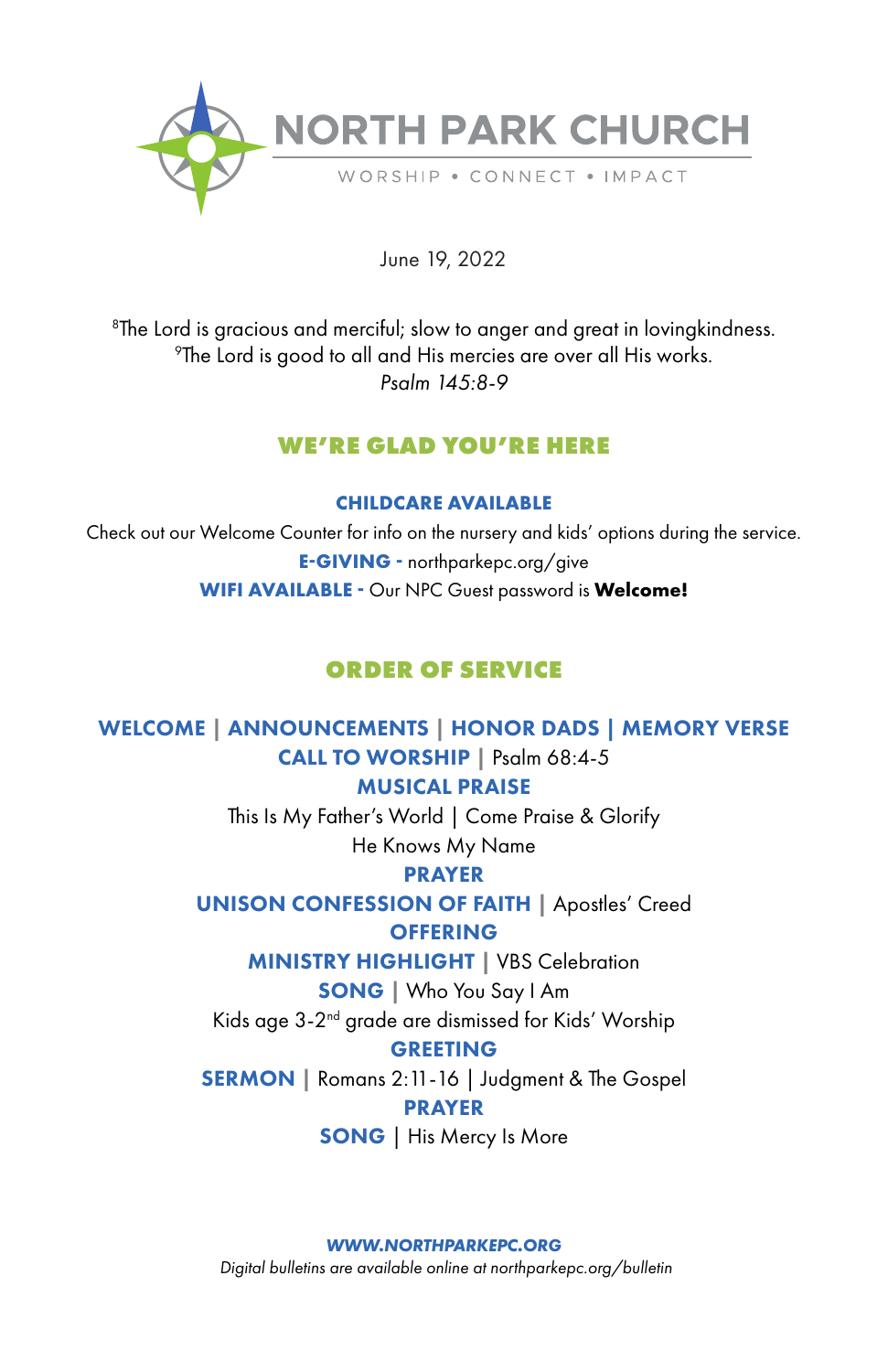# **ROMANS, PART 10: JUDGMENT & THE GOSPEL DAN HENDLEY | ROMANS 2:11-16**

SCRIPTURE REFERENCES | New American Standard Bible is used unless otherwise indicated

#### *ROMANS 2:11-15*

<sup>11</sup>For there is no partiality with God. <sup>12</sup>For all who have sinned without the Law will also perish without the Law, and all who have sinned under the Law will be judged by the Law; 13for it is not the hearers of the Law who are just before God, but the doers of the Law will be justified. 14For when Gentiles who do not have the Law do instinctively the things of the Law, these, not having the Law, are a law to themselves, <sup>15</sup>in that they show the work of the Law written in their hearts, their conscience bearing witness and their thoughts alternately accusing or else defending them, <sup>16</sup>on the day when, according to my gospel, God will judge the secrets of men through Christ Jesus.

## *ROMANS 8:2-4*

<sup>2</sup>The law of the Spirit of life in Christ Jesus has set you free from the law of sin and of death. 3 For what the Law could not do, weak as it was through the flesh, God did: sending His own Son in the likeness of sinful flesh and as an offering for sin, He condemned sin in the flesh, <sup>4</sup>so that the requirement of the Law might be fulfilled in us, who do not walk according to the flesh but according to the Spirit.

#### *ROMANS 2:16*

<sup>16</sup>On the day when, according to my gospel, God will judge the secrets of men through Christ Jesus.

# *I CORINTHIANS 4:5*

Don't make judgments about anyone ahead of time—before the Lord returns. For he will bring our darkest secrets to light and will reveal our private motives

#### *ACTS 10:42*

And He ordered us to preach to the people, and solemnly to testify that this is the One who has been appointed by God as Judge of the living and the dead.

#### *ACTS 17:31*

Because He has fixed a day in which He will judge the world in righteousness through a Man whom He has appointed, having furnished proof to all men by raising Him from the dead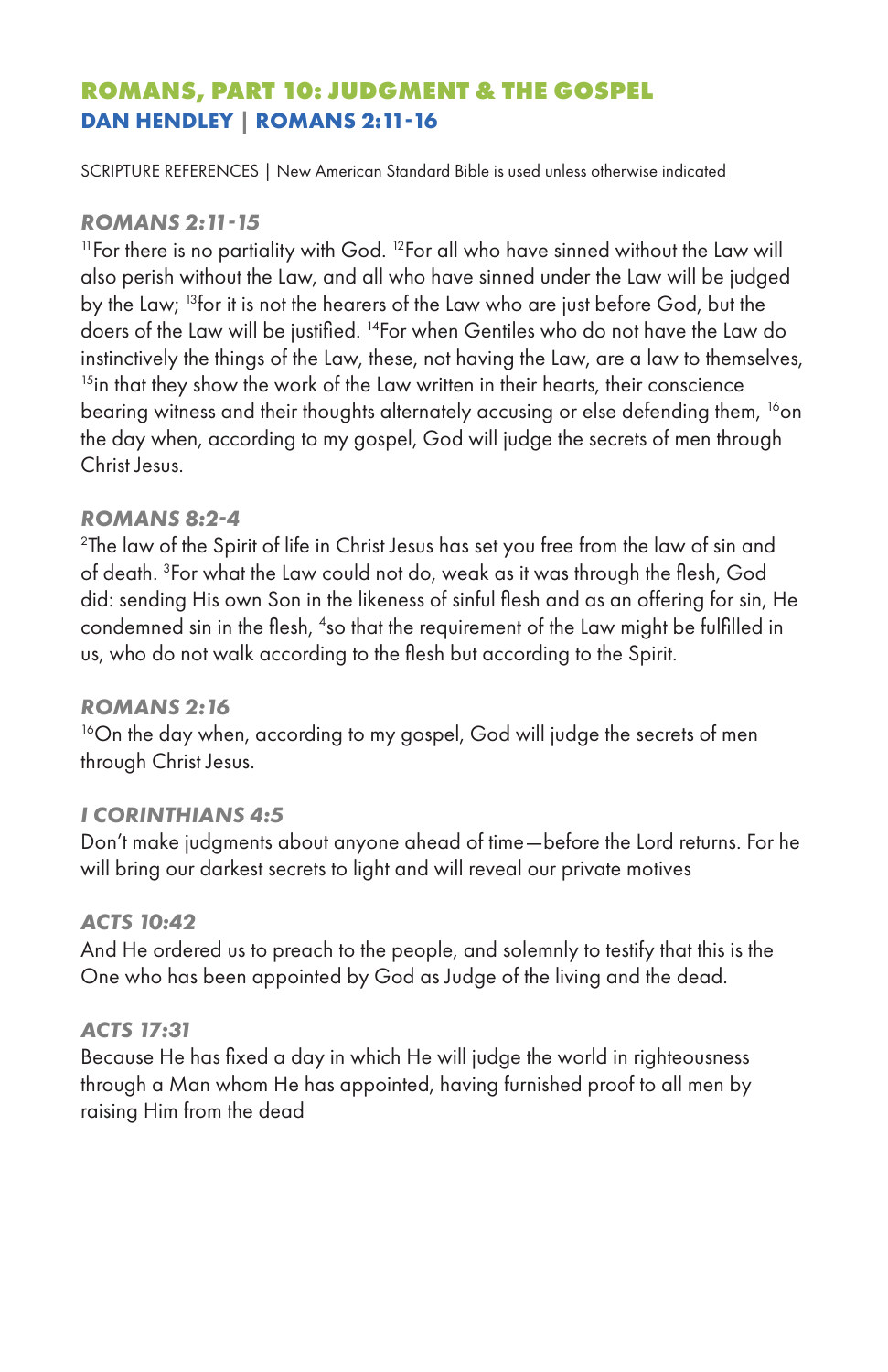#### **NOTES**

## **ANNOUNCEMENTS**

#### **SUMMER SUNDAY YOUTH GROUP MEETING** CANCELED DUE TO FATHER'S DAY

#### **MUGS & MUFFINS**

#### WEDNESDAYS, JUNE 22 - AUGUST 3 | 9:30 - 11:30 a.m. | ROOM 112

Ladies, join us each Wednesday morning, beginning June 22, for a wonderful time of fellowship. See the website for details, including the topic for each week. Questions? Email Amber Stites (*amberstites@northparkepc.org*).

#### **WHAT'S GOD DOING IN KENYA?**

#### SUNDAY, JUNE 26 | 11:00 a.m. | ROOM 112

Come hear the surprising and new ways God has been working in Kenya through Maria's ministry. Join us after the service for a fuller picture of the important and transformative work she's doing. Questions? Email Pastor Ben (*benburkholder@northparkepc.org*).